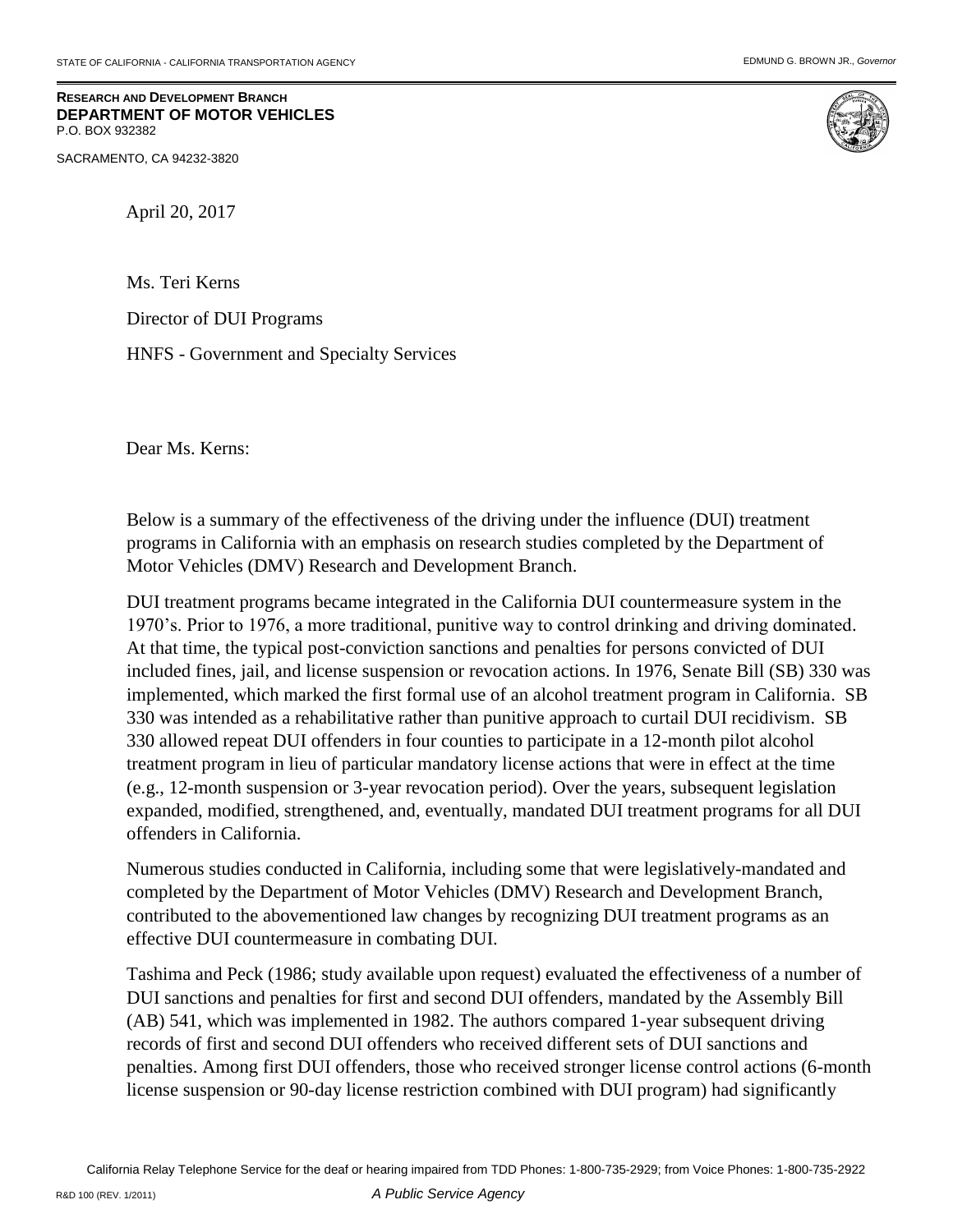lower 1-year subsequent crash and conviction rates than first DUI offenders receiving lesser penalties (fine, jail, and jail combined with DUI program). Among second DUI offenders, those who had their driver license suspended had significantly lower 1-year subsequent non-alcohol, fatal/injury, and total crash rates than second DUI offenders who were assigned to driver license restriction combined with the SB 38 (1-year) DUI program. However, the second DUI offender group with driver license restriction and SB 38 program referral had a significantly lower rate of 1 year subsequent major convictions (including DUI) than the suspended second DUI offender group.

The subsequent study, conducted by Tashima and Marelich (1989; study available upon request), evaluated the association between different DUI sanctions (DUI program treatment, license suspension, and other sanctions) and 1- and 2-year subsequent convictions and crashes among first, second, and third-or-more DUI offenders. Evaluation results for first DUI offenders indicated that those receiving some type of license action (suspension or restriction) either alone or combined with the DUI program referral had significantly fewer subsequent crashes than those who received no license action. The results also indicated that driver license suspension is the most effective sanction in reducing subsequent total crash risk among first DUI offenders, while jail is the least effective in reducing the subsequent convictions and crashes. For second DUI offenders, the driverlicense-suspension group had significantly fewer subsequent total crashes when compared to second DUI offenders who had received restricted driving privileges combined with the requirement to complete an SB 38 program. However, this latter group had fewer subsequent alcohol-related crashes and major convictions than the driver-license-suspension group. Among third-or-more DUI offenders, those who received license revocation had lower subsequent total crash rates than offenders referred to SB 38 program. Yet, the SB 38 program group had lower subsequent alcohol-related crashes than the revoked group.

In 1995, De Young (study available upon request) completed (per requirements of SB 1344 passed in 1990) a legislatively-mandated evaluation of the effectiveness of various DUI treatment programs in California in reducing subsequent DUI recidivism relative to other DUI sanctions, such as driver license suspension. Among the first DUI offender groups in that evaluation, the lowest subsequent DUI convictions were for those in the license-restriction-plus-DUI-program (typically 3 months in length) group when compared to all other first-offender-DUI-sanction groups. This sanction combination was found to be superior in reducing recidivism when compared to any one of five other first-offender comparison sanction combinations (e.g., DUI program, DUI programplus-jail-plus-restriction, or DUI program-plus-jail, jail-plus-suspension, and jail). Similarly, second DUI offenders who were in sanction groups receiving driver license control actions (suspension or restriction) plus the SB 38 program had lower subsequent DUI recidivism rates than did second offenders receiving only license suspension. The study found that an increase in duration of the SB 38 program from 12 to 18 months did not further reduce subsequent DUI recidivism. DeYoung concluded that the combination of DUI treatment programs and license control actions is the most effective in reducing subsequent DUI recidivism.

Currently, DUI treatment programs are a critical component of the California DUI countermeasure system. Each DUI offender must complete a specific type of DUI program in order to regain or to reinstate his/her driving privilege. Particular aspects of educational and counseling portions, as well as the program length, that is mandated by law, vary relative to the specific circumstances of the